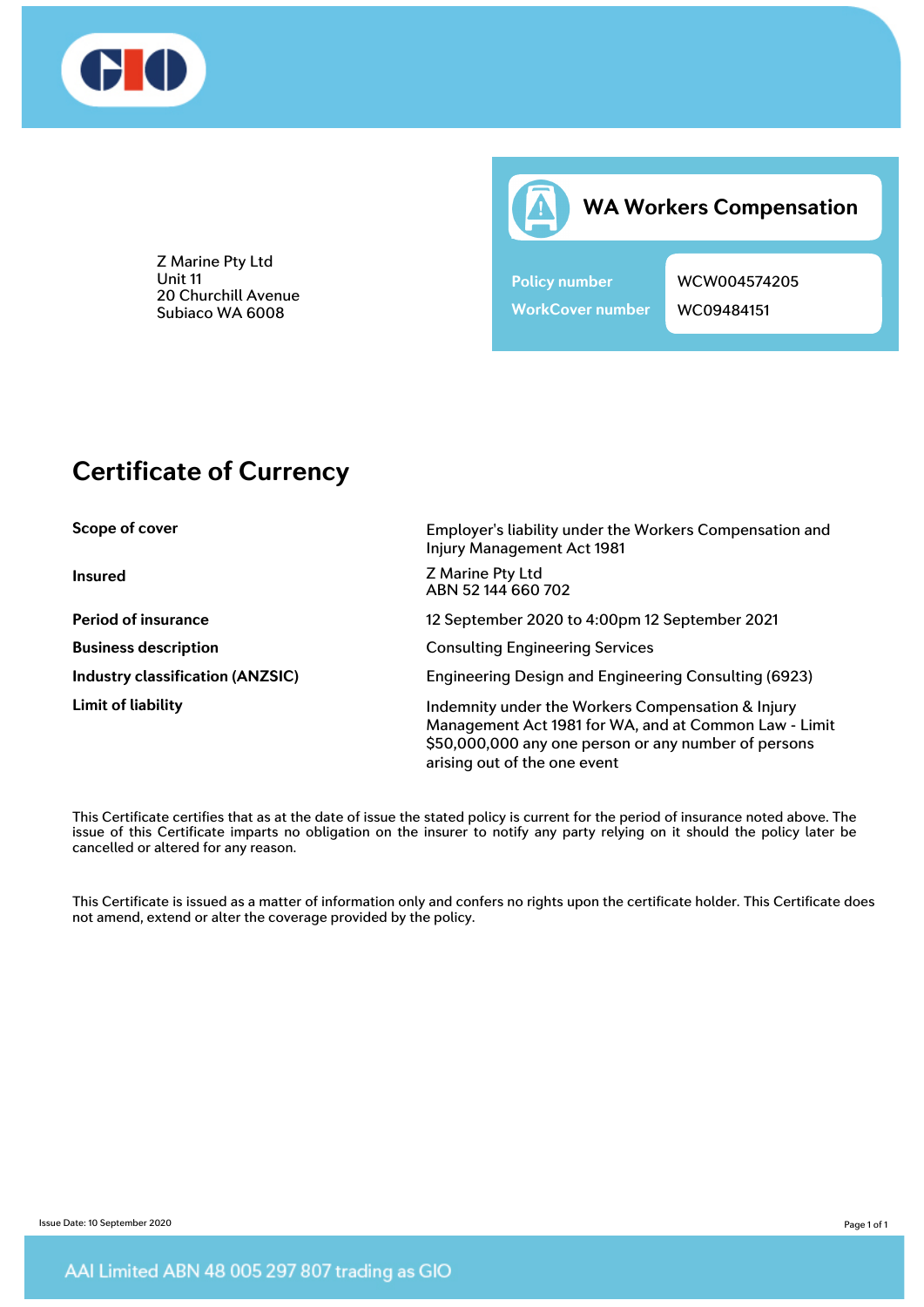

## **Certificate of Currency**

**Date of Issue:** 3 March 2020 **Contact: Katie Bischoff t:** 1800 367 266 **e:** [katie.bischoff@aon.com](mailto:katie.bischoff@aon.com)

## **We hereby certify that the under mentioned insurance policy is current as at the date of this certificate, please refer to the important notices below.**

| <b>Policy Type</b>          | Defigo Business Insurance                                                                                                                                                                                                                                                                                                                                                                                                                                |
|-----------------------------|----------------------------------------------------------------------------------------------------------------------------------------------------------------------------------------------------------------------------------------------------------------------------------------------------------------------------------------------------------------------------------------------------------------------------------------------------------|
| <b>Insured</b>              | Z Marine Pty Ltd T/As Roam Marine                                                                                                                                                                                                                                                                                                                                                                                                                        |
| <b>Business Description</b> | <b>Consulting Engineering Consultant</b>                                                                                                                                                                                                                                                                                                                                                                                                                 |
| <b>Insurer</b>              | QBE Insurance (Australia) Limited<br>A.B.N. 78 003 191 035                                                                                                                                                                                                                                                                                                                                                                                               |
| <b>Policy Number(s)</b>     | 1ANA038984APK                                                                                                                                                                                                                                                                                                                                                                                                                                            |
| <b>Period of Insurance</b>  | (a) 02 February 2020 to<br>02 February 2021 4:00pm Local time<br>(b) or any further period for which renewal has been agreed                                                                                                                                                                                                                                                                                                                             |
| <b>Limits of Liability</b>  | <b>General and Product Liability</b><br>\$20,000,000 any one Occurrence, but limited to \$20,000,000 any one Occurrence and<br>in the aggregate for all Occurrences arising out of Products during the Period of<br>Insurance<br><b>Deductible</b><br>\$250 any one Occurrence (property damage only)<br><b>Territorial Limit</b><br>Anywhere in the world except United States of America and Canada subject to<br>Definition 1.13 and Exclusion 3.1.12 |

**Further Information**

Should you have any queries, please contact us on the details set out at the top of the page.

**Important notes**

cancelled or altered by either party to the contract, at any time, in accordance with the terms of the Policy and the Insurance Contracts Act 1984 (Clth).

• This certificate does not:

- amend, extend or alter the Policy
	- contain the full policy terms and conditions

Aon Reference: AONPRM 111GB

<sup>•</sup> Aon does not guarantee that the insurance outlined in this Certificate will continue to remain in force for the period referred to as the Policy may be

<sup>•</sup> Aon accepts no responsibility or liability to advise any party who may be relying on this Certificate of such alteration to or cancellation of the Policy. Subject to full payment of premium

<sup>-</sup> represent an insurance contract or confer rights to the recipient; or